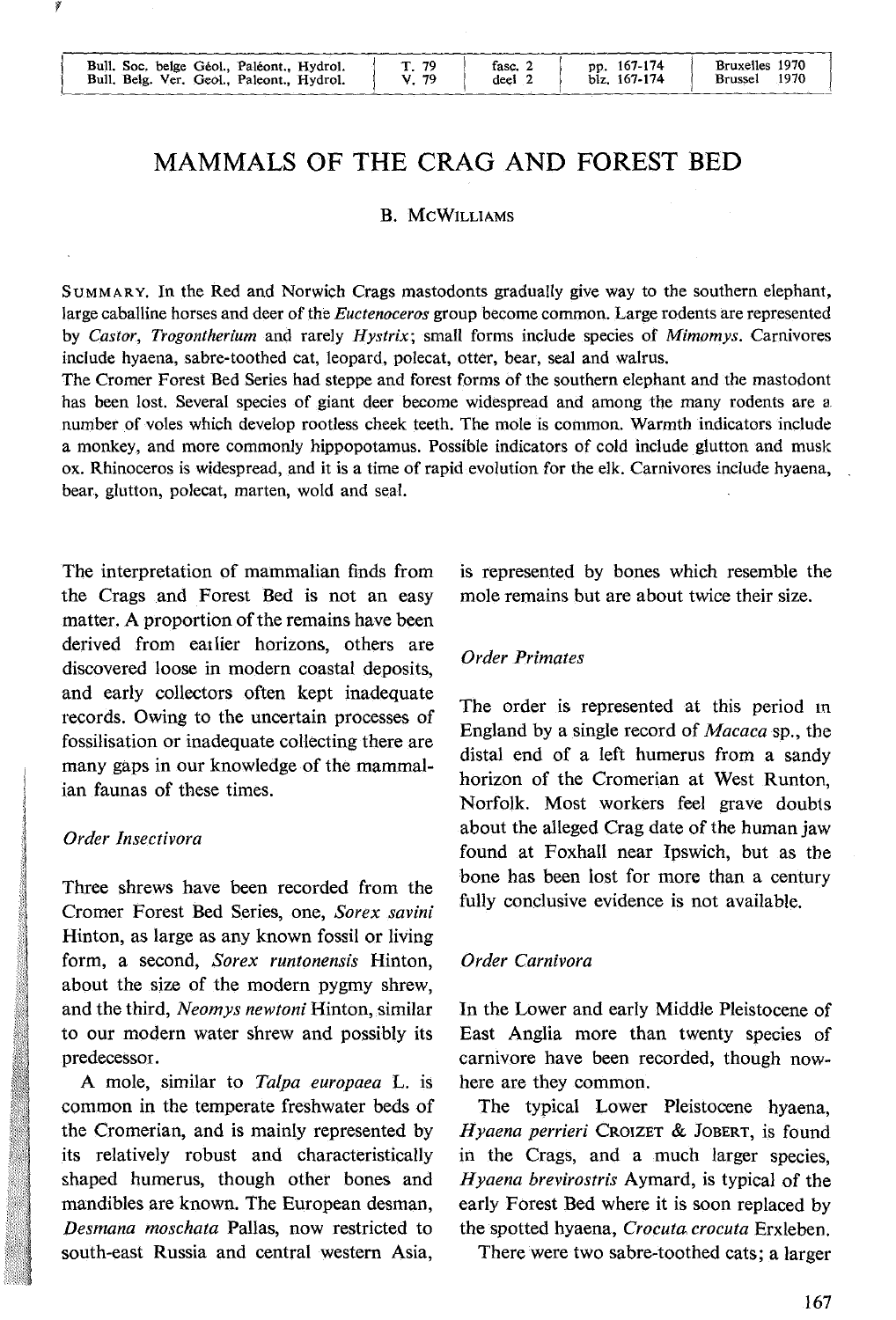species of Crag date, *Homotherium sainzelli*  Aymard, recorded as far north as Derbyshire in a cave deposit, and a smaller species, *Homotherium latidens* Owen, known in the Cromerian by a few fine canines. A single cat tooth from the same horizon resembles *Felis lunensis* Martelli rather than the modern wild cat, and a leopard, *Felis pardoides* Owen, has been recorded from the Red and Norwich Crag. The lion, *Felis leo* L., first reached this country in the Forest Bed as a spectacularly large form.

Severa! mustelids are known from East Anglian deposits but they are rather rare. A glutton, probably *Gulo schlosseri* Kormos, rather than *Gulo gulo* L., has been found in Forest Bed strata; unlike the latter species its presence may not indicate cold conditions. The probable ancestor of the pine marten occurs in the Forest Bed as *Martes vetus*  Kretzoi, with a large polecat, *Pannoniotis pliocaenica* Kormos, first found in a late Pliocene forest fauna in Hungary. A second polecat, *Enhydrictis ardea* Bravard, has been recorded from the Red Crag, but polecats of modern type are first found in the Forest Bed, possibly *Mustela putorius* L. itself. Remains of the weasel, or possibly its predecessor *Mustela praenivalis* Kormos have also been found, and in the Norwich Crag there occurs an otter, *Aonyx resvei* Newton.

Wolf, *Canis lupus* L., is undoubtedly present in the Forest Bed, but earlier records, and those of a fox from this period of the Crags are rather uncertain.

An unusual mammal recorded from three localities of the Red Crag is a panda, *Parai lurus anglicus* BOYD DAWKINS, evidently closely related to the modern lesser panda which is now restricted to bamboo forests on the slopes of the Himalayas.

Although bear remains, probably *Ursus arvernensis* CROIZET & JOBERT, are· known from two Red Crag localities it is not until Forest Bed times that representatives of this family become relatively common. The fossils can be separated into two species, *Ursus deningeri* REICHENAU, and *Ursus savini* AN-DREWS, with the possibility of a third species, *Ursus spelaeus* ROSENMULLER & HEINROTH.

The boundaries between these species in the Forest Bed are rather blurred.

Seal fossils occur throughout the Crags and Forest Bed but in the absence of cranial remains little can be said of their specific identity. When limb-bones are compared with modern North Sea forms they show no recognisable differences. A few walrus tusks and bones described under the name *Trichechus huxleyi* LANKESTER have been found in both Crags and Forest Bed but three mineralised crania dredged off the Norfolk coast are presumably more recent.

 $\sim 10^6$ 

# *Order Proboscidea*

The central element of the Crag and Forest Bed fauna are the mastodonts and elephants, which were widely distributed and show evolutionary trends in the structure of their teeth which can be matched with environmental changes which characterise the Pleistocene itself.

Two mastodonts survived from the Pliocene in Europe, but one, *Zygolophodon borsoni*  HAYS, died out early in the Pleistocene and is only represented in the Red Crag by a few very worn molars in the basement bed which are obivously derived. The second mastodont, *Anancus arvernensis* CROIZET & JOBERT, was the characteristic proboscidean of the early Pleistocene and occurs in both the Red and Norwich Crags but by the end of the Lower Pleistocene was extinct in this country and the southern elephant, *Archidiskodon meridionalis*  NESTI was common. Molars of the southern elephant are found in the Red and Norwich Crags, and in the latter are as numerous as those of the mastodont. Limb bones and vertebrae become better represented in the younger Crag sands and by Forest Bed times are abundant at several localities. It is at this period that the species begins to show a division into presumed forest and steppe forms which diverge into the temperate straighttusked elephant, *Palaeoloxodon antiquus* FAL-CONER & CAUTLEY, and the steppe mammoth, *Mammuthus trogontherii* PoHLIG. The southern elephant ranged through Europe as far as the Black Sea and North Africa and is disting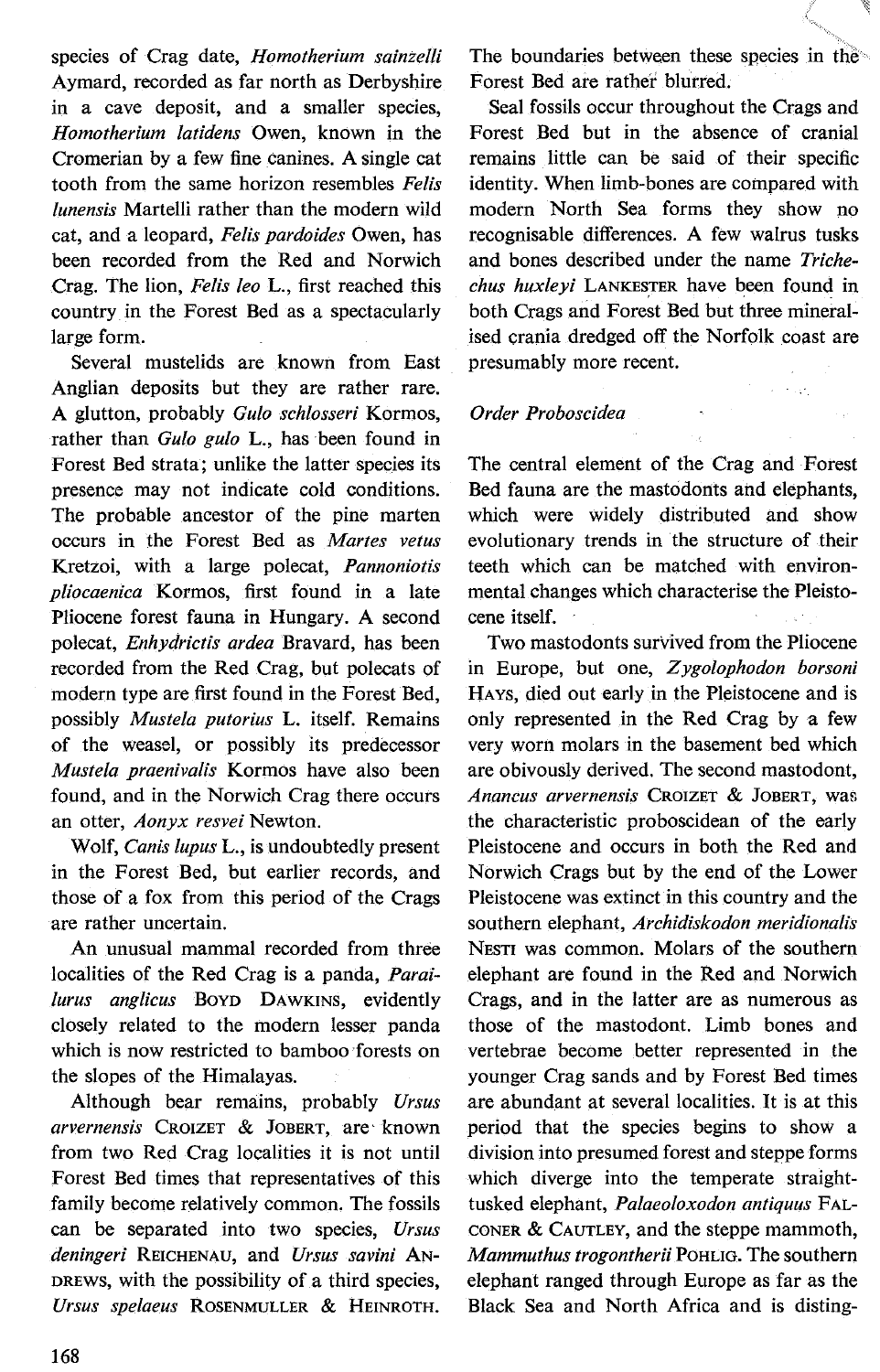guished by its large, gently-curving tusks, wide molars with short, broad grinding surfaces enclosing relatively few widely spaced lamellae. The adults reached a shoulder height of over 12 ft. and have correspondingly massive limb bones.

The forest form of the southern elephant appears to have become a distinct species by Forest Bed times. *Palaeoloxodon antiquus*  FALCONER & CAUTLEY has rather narrow deep molars, the lamellae in the grinding surface of the lower molars in particular tend towards a lozenge-shaped pattern of wear with relatively thick, coarsely folded enamel. The tusks are large and gently curved.

Forms transitional between the southern elephant and the steppe mammoth, *Mammuthus trogontherii* PoHLIG, are first found in the Forest Bed. Molars of this species have a relatively large number of lamellae which tend towards a division into three parts in the posterior part of the grinding surface. At its acme this species attained a shoulder height of over 14 feet and later in the Pleistocene gave rise to the woolly mammoth, *Mammuthus primigenius* BOJANUS.

## *Order Perissodactyla*

A number of tapir teeth described under the species *Tapirus arvernensis* CROIZET & JOBERT have been found in the nodule bed of the Red Crag, these may have been derived from a Pliocene source.

There are a few records of rhinoceros from the Crags, but not until Forest Bed times are remains common, where a single species, *Dicerorhinus etruscus* FALCONER is present. This rather small rhinoceros extended over most of southern Europe and was close to its northern limit in Norfolk. Most Forest Bed localities of Norfolk and Suffolk have yielded mandibles of which more than twenty are preserved in Norwich Castle Museum.

Equine remains occur throughout the Crags and more commonly in the Forest Bed. Caballine horses, *Equus robustus* PoMEL, are distinguished by their large size compared with the zebrine horse, *Equus stenonis* Coccm, which may be absent in the Forest Bed, but the systematics of this family are rather confused. Rolled teeth of *Hipparion* cf. *gracile* KAUP occur in the Red Crag, obviously derived from an older horizon.

## *Order Artiodactyla*

Pig fossils from the Red Crag are scarce and may belong to *Sus strozzii* MENEGHINI. The first satisfactory remains corne from the Forest Bed of Norfolk. These include a fine skull and mandible from one individual which appears to be a large form of the modern wild hog, *Sus scrofa* L.

The hippopotamus which reached this country by Forest Bed times has often been thought of as a separate species from the modern *Hippopotamus amphibius* L., but the only difference is in size, the early form being rather larger than the modern animal. Hippopotamus is absent until the last interglacial, the lpswichian, where it occurs in some abundance.

Deer remains form an important part of the fauna of the Crags and Forest Bed but are a difficult family to work on as most identifications are based on the antlers. Other parts of the skeleton are grouped with antlers mainly on size because associated bones are rare. Where similar sized deer occur together the problems are formidable.

Four species of the genus *Euctenoceros* have been separated on the basis of the forms of the antlers, which are quite large and have a few openly arranged slightly curved tines. *Euctenoceros ctenoides* NEsTI is rare, possibly present in the Norwich Crag and recorded a few times from the Forest Bed. *Euctenoceros tetraceros* DAWKINS with four widèly spaeed tines is better known in the Forest Bed, though it has been recorded from the Norwich Crag and possibly also the Red Crag. *Euctenoceros falconeri* DAWKINS is a smaller species found in the Red and Norwich Crags but absent in later deposits. The largest of this group, *Euctenoceros sedgwicki* FALCONER has markedly ftattened tines each of which is divided into three or four points. A fine antler from the Forest Bed at Bacton indicates a total span of over nine feet. This species has also been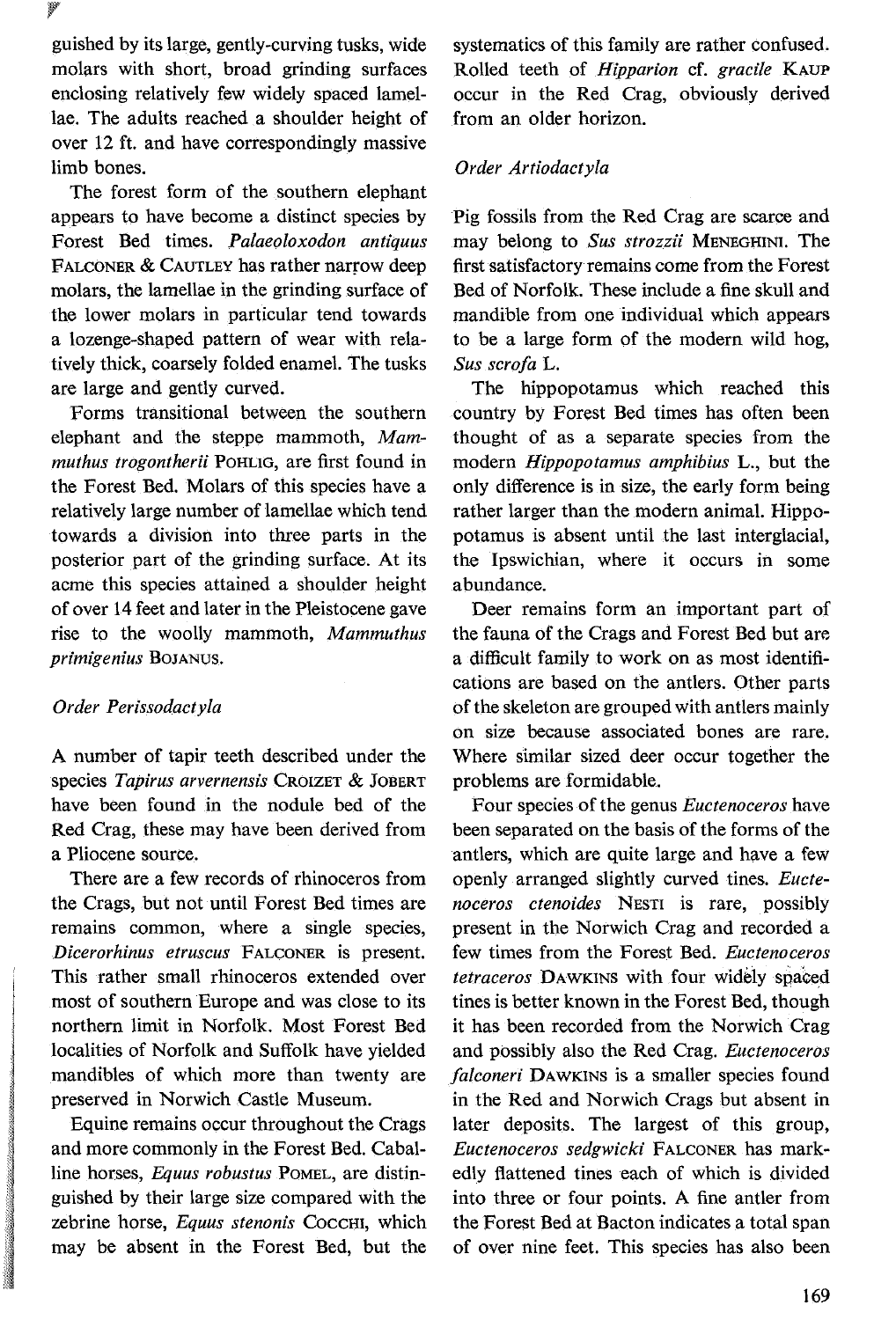recorded from the Norwich Crag and may be present in the Red Crag.

The true red deer, *Gervus elaphus* L., has been doubtfully recorded from the Forest Bed on the basis of a few antlers, some of which are beach specimens. Unfortunately the diagnostic terminal tines are invariably absent.

The commonest deer of Forest Bed times were the giant deer, two species of which can be traced back into the Crags. In *Praemegaceros verticornis* DAWKINS the antlers spread almost horizontally out on either side of the skull after the first tine which is almost circular in section and curved abruptly forwards and downwards. A number of antlers have a small extra tine just below this first tine, though often only one antler out of a pair possesses this additional feature. The beam is long and stout, and throws off a second forward facing tine followed by one at the rear, then the beam spreads out upwards into a large flat palmation which is rarely found intact. A peculiarity of the *Megaceros* group, which is especially marked in *M. verticornis,*  is a strange thickening of the bone of the lower jaw, and to a lesser extent of the skull. This has been thought of as a mark of degeneration or a pathological character; perhaps the extra bone may have acted as a source of calcium required when new antlers were growing. *Megaloceros savini* DAWKINS has widely spread antlers in which the beam is flattened but does not terminate in a large palmate structure as in other giant deer. The first tine is short, almost fan-shaped, and is very close to the origin of the beam. There is a second rather small tine and a third backward-facing tine after which the beam curves upwards to a terminal fork. *Megaceros dwakinsi* NEWTON is common in the Forest Bed but there are no Crag records. The antlers are backward-pointing and spread rapidly into a broad fan with six or seven fiat tines.

An early fallow deer. *Dama nestii* MAJOR, has been collected from both Crags but there are doubts about its presence in the Forest Bed as *Dama clactoniana* FALCONER may also be present. The roe deer, *Capreolus capreolus*  L., first occurs in Forest Bed deposits.

Elk first reached this country in the form

of *A/ces gallicus* AzzAROLI in the Norwich Crag, by Forest Bed times considerable size variation had taken place and two further species, *Alces latifrons* JOHNSON and the very large *A/ces reynoldsi* AzzAROLI, are distinguished. The antlers have long gently curved beams which end in a small palmation edged with small tines. The trend in this group is towards a large palmation and a shorter beam which is gently twisted along its length.

Bovids are first represented in this country by *Gazella anglica* NEWTON from the Red and Norwich Crags. The musk ox, *Ovibos moschatus* L., may be present in the Forest Bed, but most of the ovibovine remains are now referred to *Praeovibos priscus* Staudinger. There is no good evidence to suggest that musk ox was at this time adapted to cold conditions. The characteristic bison in the Forest Bed is the large steppe *Bison priscus*  BOJANUS but a small species, *Bison schoetensacki* FREUDENBERG, probably a woodland animal, has also been found.

# *Order Rodentia*

Fossi! rodents have a potentially high value in stratigraphical studies because they are found in varied habitats and exhibited rapid evolution. About twenty species are known from Forest Bed deposits, perhaps only five from the *Crags.* Systematic collecting of small mammal remains in this area would tell us much of the details of past environments.

A squirre!, *Sciurus whitei* HINTON, probably ancestral to the modern red squirre!, has been found in the West Runton Cromerian deposts. Two types of beaver occur in the Crags and Forest Bed; a large form, *Trogontherium cuvieri* FISCHER, and the then Jess common *Castor fiber* L., to which is attributed a mass of gnawed branches in the Forest Bed near Bacton, Norfolk, part of a fossil dam. A porcupine, *Hystrix* sp., has been recognised from the Red Crag, and a second unusual rodent, a large hamster, *Cricetus cricetus runtonensis* H1NTON is known from West Runton.

Amongst the voles six species of the *Mimomys* group have been described from the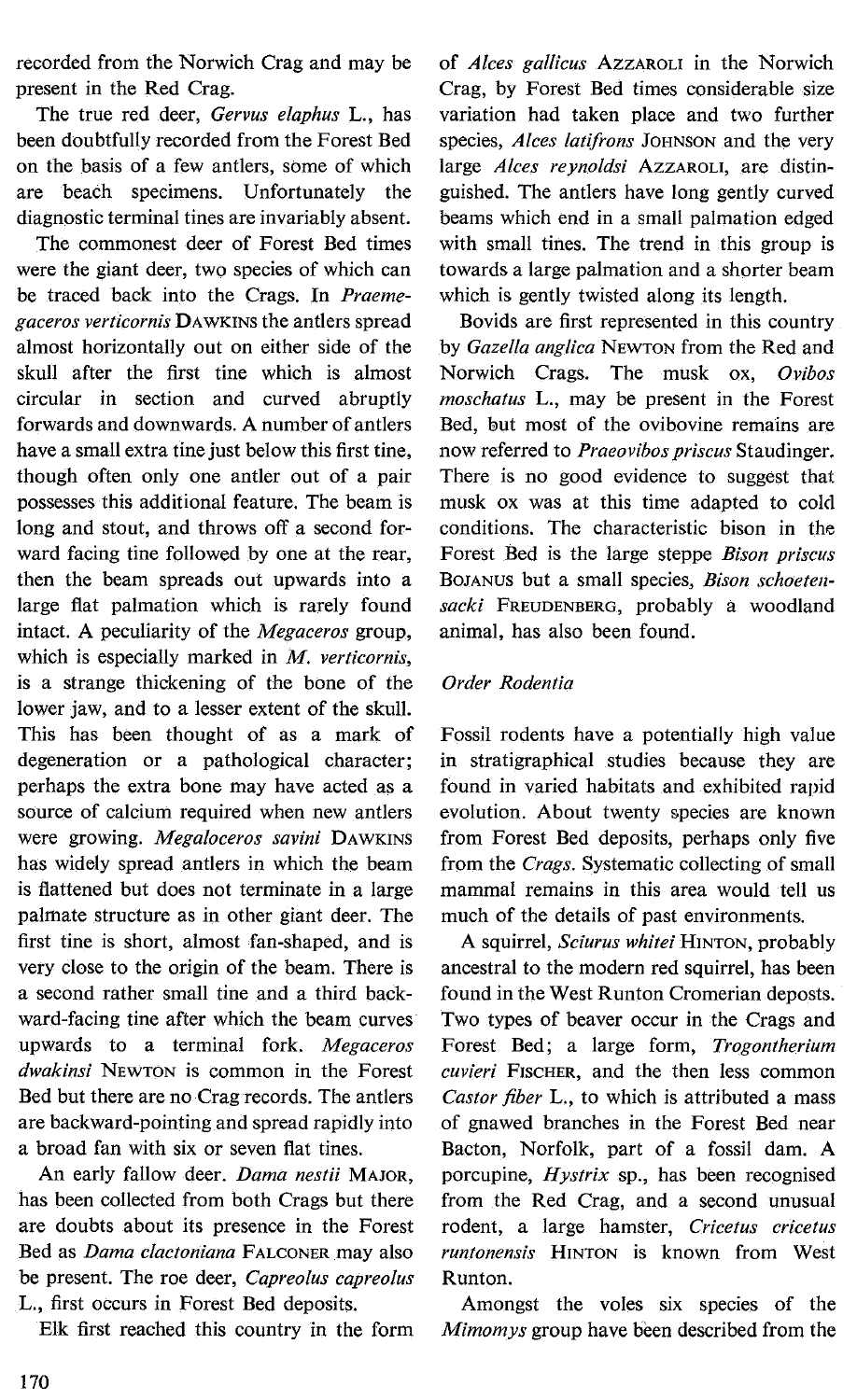# *Lisr of Mammals of the Crag and Forest Bed*

 $\bar{z}$ 

|                                                                 | R.C.          | N.C.          | W.C. & C.F.B.S. |
|-----------------------------------------------------------------|---------------|---------------|-----------------|
| <b>SPECIES</b>                                                  |               |               |                 |
| Insectivora                                                     |               |               |                 |
| Sorex savini Hinton.                                            |               |               | $\times$        |
| <i>Sorex runtonensis</i> Hinton.                                |               |               | $\times$        |
| Neomys newtoni Hinton.                                          |               |               | $\times$        |
| Talpa europaea L.                                               |               |               | $\times$        |
| Desmana moschata Pallas.                                        |               |               | $\times$        |
| Primates                                                        |               |               |                 |
| Macaca sp.                                                      |               |               | ×               |
| Carnivora                                                       |               |               |                 |
| Hyaena perrieri CROIZET & JOBERT.                               | ×             | ×             |                 |
| Hyaena brevirostris AYMARD.                                     |               |               | ×               |
| Crocuta crocuta ERXLEBEN.                                       |               |               | $\times$        |
| Homotherium sainzelli AYMARD.                                   | $\times$      |               |                 |
| Homotherium latidens OWEN.                                      |               | ×             | ×               |
| Felis cf. lunensis MARTELLI.                                    |               |               | ×               |
| Felis pardoides OWEN.                                           | ×             | X             |                 |
| Felis leo L.                                                    |               |               | ×               |
| Gulo schlosseri KORMOS.                                         |               |               | ×               |
| Martes vetus KRETZOI.                                           |               |               | X               |
| Enhydrictis ardea BRAVARD.                                      | $\times$      |               |                 |
| Pannonictis pliocaenica KORMOS.                                 |               |               | $\times$        |
| Mustela cf. putorius L.                                         |               |               | $\times$        |
| Mustela praenivalis KORMOS.                                     |               |               | $\times$        |
| Aonyx reevei NEWTON (Pomel)                                     |               | ×             |                 |
| Canis lupus L.                                                  |               | 2             | ×               |
| Parailurus anglicus BOYD DAWKINS.                               | $\times$      |               |                 |
| Ursus deningeri REICHENAU.                                      |               |               | $\times$        |
| Ursus savini ANDREWS.<br>Ursus spelaeus ROSENMULLER & HEINROTH. |               |               | $\times$<br>?   |
| Ursus cf. arvernensis CROIZET & JOBERT.                         |               |               |                 |
|                                                                 | ×             |               |                 |
| Phoca sp.<br>Trichechus huxleyi LANKESTER                       | $\times$<br>X | X<br>$\times$ | $\times$<br>×   |
| Proboscidea                                                     |               |               |                 |
| Anancus arvernensis CROIZET & JOBERT,                           | ×             | ×             |                 |
| Archidiskodon meridionalis NESTI.                               | $\times$      | ×             | ×               |
| Palaeoloxodon antiquus FALCONER & CAUTLEY.                      |               |               | ×               |
| Mammuthus trogontherii POHLIG.                                  |               |               | ×               |
| Perissodactyla                                                  |               |               |                 |
| Tapirus arvernensis CROIZET & JOBERT.                           | ×             |               |                 |
| Dicerorhinus etruscus FALCONER.                                 |               |               | $\times$        |
| Rhinoceros sp.                                                  | X             | ×             |                 |
| Equus stenonis CoccHI.                                          | ×             |               |                 |
| Equus robustus POMEL.                                           | ×             | ×             | $\times$        |
| Hipparion cf. gracile KAUP.                                     | X             |               |                 |
| Artiodactyla                                                    |               |               |                 |
| Sus strozzii MENEGHINI.                                         | ×             |               |                 |

 $\bar{z}$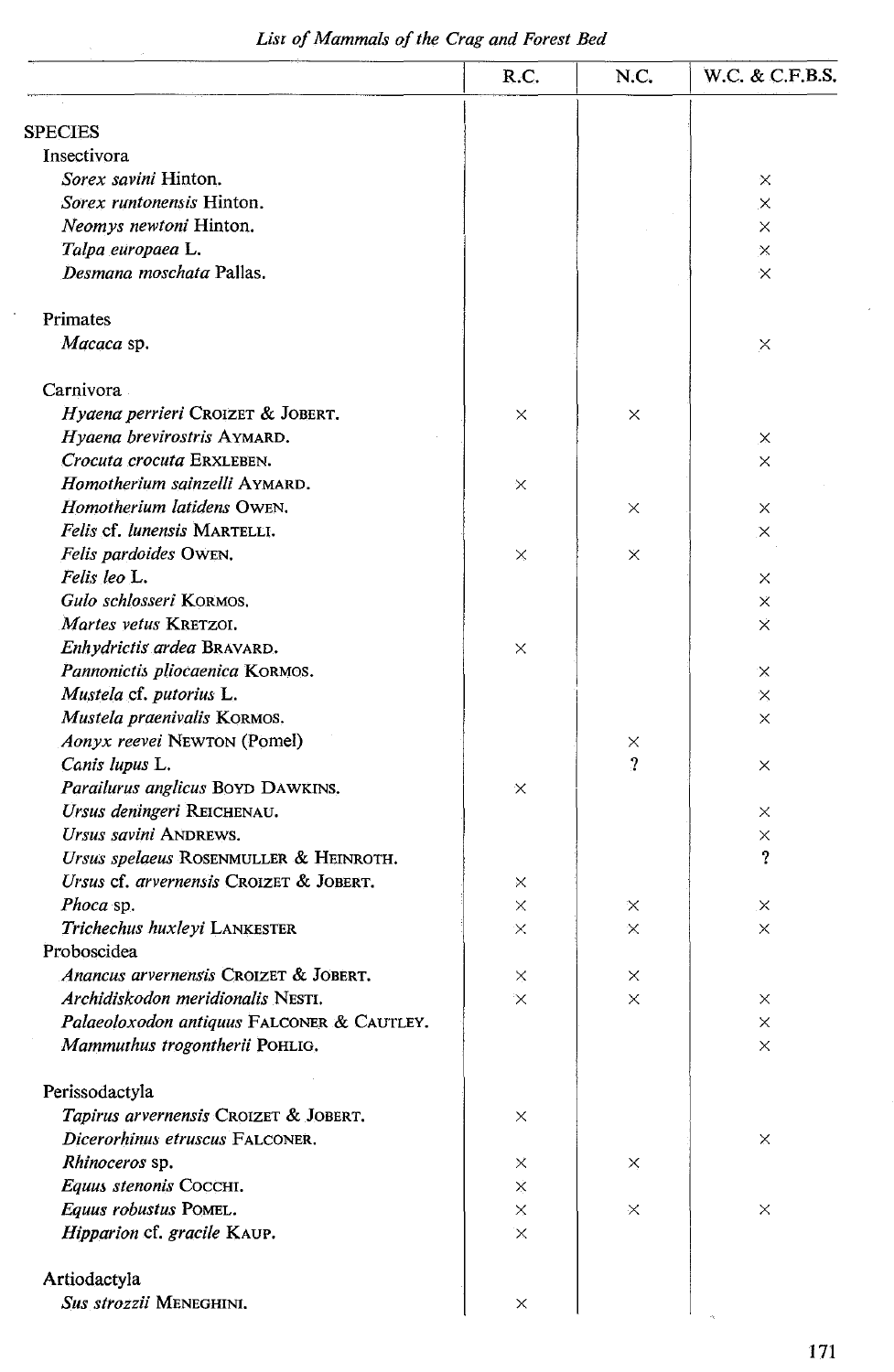| Sus scrofa L.                                    |                            |               | x                       |
|--------------------------------------------------|----------------------------|---------------|-------------------------|
| Hippopotamus amphibius L.                        |                            |               | X                       |
| Euctenoceros ctenoides NESTI.                    |                            | ?             | $\times$ .              |
| E. tetraceros DAWKINS.                           | $\boldsymbol{\mathcal{P}}$ | ×             | $\times$                |
| E. falconeri DAWKINS.                            | X                          | X             |                         |
| E. sedgwicki FALCONER.                           | ×                          | X             | $\times$                |
| Cervus cf. elaphus L.                            |                            |               | X                       |
| Praemegaceros verticornis DAWKINS.               | ?                          |               |                         |
| Megaloceros savini DAWKINS.                      | 2                          | X<br>$\times$ | ×                       |
|                                                  |                            |               | X                       |
| Megaceros dawkinsi Newton.<br>Dama nestii MAJOR. |                            |               | ×                       |
| Dama clactoniana FALCONER.                       | ×                          | ×             | ×<br>?                  |
| Capreolus capreolus L.                           |                            |               |                         |
| Alces gallicus AzzAROLI.                         |                            |               | ×                       |
|                                                  |                            | ×             | ×                       |
| Alces latifrons JOHNSON.                         |                            |               | X                       |
| Alces reynoldsi AzzAROLI.                        |                            |               | $\times$                |
| Gazella anglica NEWTON.                          | X                          | ×             |                         |
| Praeovibos priscus STAUDINGER.                   |                            |               | X                       |
| Ovibos moschatus L.                              |                            |               | ?                       |
| Ovis savini Newton.                              |                            |               | ×                       |
| Bison priscus BOJANUS.                           |                            |               | X                       |
| Bison schoetensacki FREUDENBERG.                 |                            |               | ×                       |
| Rodentia                                         |                            |               |                         |
| Sciurus whitei HINTON.                           |                            |               | x                       |
| Castor fiber L.                                  | ?                          | ×             | ×                       |
| Trogontherium cuvieri FISCHER.                   | $\times$                   | X.            | $\times$                |
| <i>Hystrix</i> sp.                               | $\times$                   |               |                         |
| Cricetus c. runtonensis HINTON.                  |                            |               | X                       |
| Clethrionomys cf. glareolus SCHREBER.            |                            |               | ×                       |
| Mimomys newtoni MAJOR.                           |                            | ×             | ×                       |
| Mimomys reidi HINTON.                            |                            |               | ×                       |
| M. savini HINTON.                                |                            |               | X                       |
| M. intermedius NEWTON.                           |                            |               | X                       |
| M. pliocaenicus MAJOR.                           |                            | ×             | ×                       |
| M. majori HINTON.                                |                            |               | ×                       |
| Arvicola bactonensis HINTON.                     |                            |               | X                       |
| A. greenii HINTON.                               |                            |               | ×                       |
| Pitymys gregaloides HINTON.                      |                            |               | ×                       |
| P. arvaloides HINTON.                            |                            |               | ×                       |
| Microtus arvalinus HINTON.                       |                            |               | ×                       |
| Microtus nivaloides FORSYTH MAJOR.               |                            |               | ×                       |
| M. nivalinus HINTON.                             |                            |               | ×                       |
| M. ratticepoides HINTON.                         |                            |               | ×                       |
| Apodemus cf. sylvaticus L.                       |                            |               | $\times$                |
| Lepus sp.                                        | $\boldsymbol{\mathcal{L}}$ |               | $\overline{\mathbf{?}}$ |
|                                                  |                            |               |                         |
| Cetacea include                                  |                            |               |                         |
| Balaena spp.                                     | ×                          | ×             | ×                       |
| Megaptera sp.                                    | ×                          |               |                         |
| Balaenoptera spp.                                | $\times$                   |               | X                       |
| Monodon monoceros L.                             | $\overline{\mathbf{?}}$    |               | ×                       |
| Delphinus sp.                                    |                            | ×             | ×                       |
| Phocaena sp.                                     |                            |               | ×                       |
|                                                  |                            |               |                         |